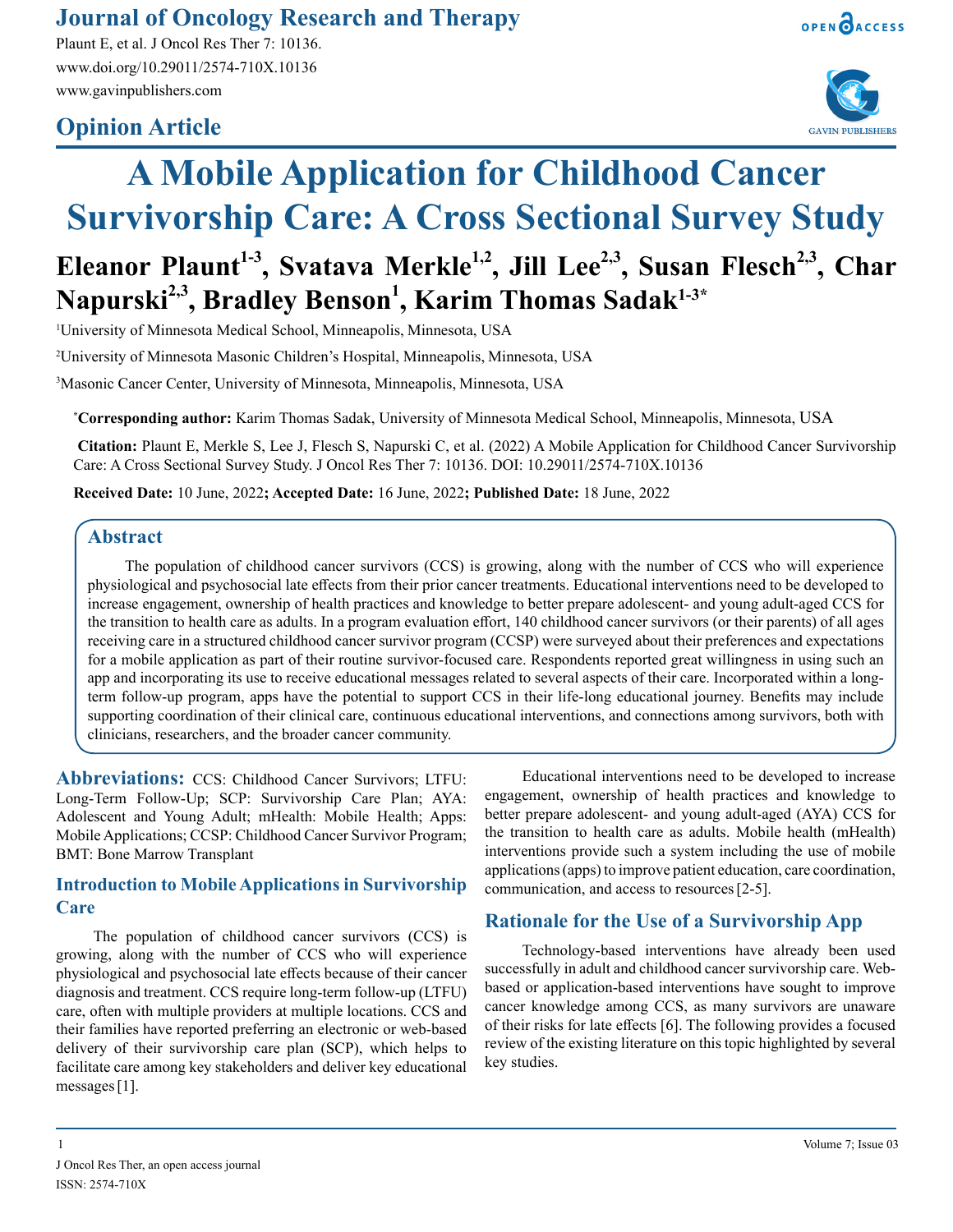Educational interventions to improve LTFU care for CCS (including AYAs) have demonstrated acceptability and feasibility in the past, including those delivered digitally [2,5,7]. In a prospective randomized controlled trial by Casillas, et al., among 71 AYA, a text-messaging educational intervention showed significant increases in survivorship care knowledge among those who received individualized text messages over eight weeks. A second group randomized to peer navigation also had significant increases in health insurance related self-efficacy skills [2]. Another intervention by King-Dowling et al. that paired digital SCPs with a mobile app demonstrated improved perceived knowledge, health awareness, and motivation to improve health among its users [5].

Mobile apps that manage health care is not a new concept, but it has not yet been rigorously evaluated among CCS, especially considering efficacy. Most tools to support self-management have been geared towards populations with a cancer diagnosis in adulthood [8]. Robust data exist for the use of modern technology in management of breast cancer survivors [9], especially related to health issues such as weight loss [10,11], fitness [12], and mental health [13,14]. SCPs that are offered online or through an app have many benefits. They are accessible at any time and any place, as internet is available. They provide continuity as patients transition to new providers and can be easily and remotely updated. They also can be used to disseminate the most recent research findings and patient resources ensuring survivors have access to this information [7].

# **Opportunities and Barriers for App Integration into Survivorship Care**

Although apps have the potential to improve knowledge among CCS, past studies have identified multiple barriers in their successful development and use in practice, such as feasibility (including incorporating data from the app into an electronic health record), usability, satisfaction, readability, compliance, impact, cost and re-imbursement, inequitable access to technology, and longterm effects [4,14]. A systematic approach in app development keeping these barriers in mind should include the following: identifying needs through engagement of all key stakeholders and multi-level testing of the app's effectiveness with selected population [4]. Significant advances in app development and their clinical use have been achieved in heart disease and diabetes, especially in preventative care. Personalized, motivational communication and feedback are strategies used to improve app compliance, health outcomes, and overall satisfaction among app

users. Additionally, several large health systems are testing the direct incorporation of information collected through an app into the electronic health record, to improve patient satisfaction and streamline the collection of patient-reported information [16,17]. Robust literature on these topics will help raise awareness of the benefits of such interventions to all key stakeholders, including payers/insurers, public health officials, information technology communities and health systems.

While research has been conducted on the acceptance of mobile apps in survivorship care, additional research needs to be conducted evaluating the safety and efficacy of these interventions [3,4,15]. As apps are relatively new to the childhood cancer survivorship care environment, past research cannot yet validate and inform their role in larger-scale health care delivery [8]. To fully understand the role of apps in survivorship care, longitudinal studies will need to be conducted moving forward to examine the challenges in data entry/input, wide scale implementation and ongoing information technology support and maintenance.

# **User Preferences from the Childhood Cancer Survivor Program**

When developing a new app for CCS, the opportunities must be weighed with the challenges specific to the patient population and the institution where care is delivered [8]. In a program evaluation effort, 140 childhood cancer survivors (or their parents) of all ages (3 to 48 years) receiving care in a structured Childhood Cancer Survivor Program (CCSP) at the University of Minnesota [18] were surveyed about their preferences and expectations for a mobile application that would aid their routine survivor-focused care. Participants were given iPads upon arrival to clinic which they used to complete an electronic online survey. This practice for program evaluation and quality improvement efforts has been previously integrated into the routine clinical care delivered to CCS at their yearly CCSP appointments. The survey was administered from October 2019 to March 2020. The survey included 9 items focusing on psychosocial care and care coordination describing their preferences and expectations for a mobile app specific to their survivor-focused care and related educational messaging. Most participants (86%, 120/140) reported being very willing or willing to use an app on their phone that was specifically designed for childhood cancer survivors. Survivors selected the most useful psychosocial aspects of an app from an extensive list of features created by review of the relevant CCS and mHealth literature (Table I).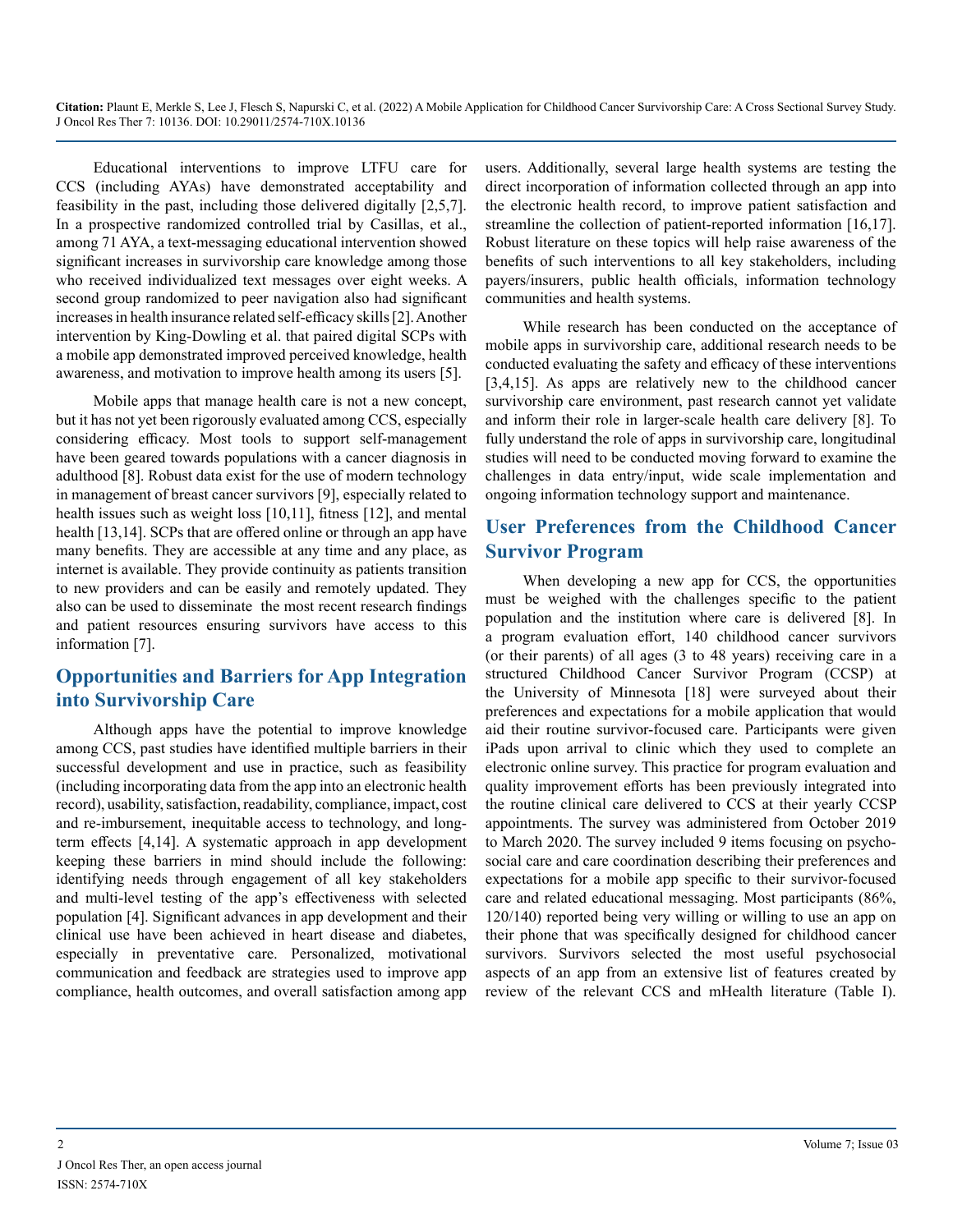| <b>Table I: App User Preferences</b>                                                                                                       | $% (n=140)$ |
|--------------------------------------------------------------------------------------------------------------------------------------------|-------------|
| Select three things from the list below that you would find most useful in an app for childhood cancer/BMT survivors that's on your phone: |             |
| The app can be used to connect online with other survivors                                                                                 | 53          |
| The app can give you a list of online and in-person resources in the survivor community                                                    | 53          |
| The app can send your updates on the latest survivorship research and findings                                                             | 52          |
| The app can help you increase your knowledge about your (your child's) cancer history and future health needs                              | 50          |
| The app stored all you (your child's) treatment history and summarized what tests you (your child) needed in the future                    | 50          |
| The app can connect you right away with someone from our Childhood Cancer Survivor Program that can help answer your questions             | 49          |
| The app can help you get your medical questions answered                                                                                   | 46          |
| The app can help you make doctors' appointments                                                                                            | 45          |
| The app can send your reminders for your (your child's) upcoming doctor's appointments                                                     | 43          |
| The app can help you get involved in survivorship research                                                                                 | 37          |
| The app can help with your (your child's) mental health                                                                                    | 28          |
| The app can help you (your child) stay active and fit                                                                                      | 21          |
| The app can give you driving directions to the location of your (your child's) doctor's appointments                                       | 16          |
| The app has games and fun things to do on it                                                                                               | 16          |
| If you had a survivor app on your phone what would be the best way to contact you (check all that apply)?                                  |             |
| Text message                                                                                                                               | 69          |
| Email                                                                                                                                      | 38          |
| Chat through the app                                                                                                                       | 31          |
| Pushed message to your phone                                                                                                               | 22          |

#### **Table I:** App User Preferences.

Incorporated within a LTFU program, apps have the potential to support CCS in coordinating their clinical care, provide a medium for continuous education, and connecting survivors with researchers and the broader cancer community. Apps can help coordinate care for CCS by providing appointment reminders, geolocation tools for routine well care and pharmacy needs, and store essential resources like medication lists, information on how to access care teams and psychosocial resources, and links to health system patient portals.

Apps could also help with facilitating the transition of care to adult-centered models. As CCS grow older, the transition to adult health care can be tumultuous and cause survivors to be lost to follow-up [19,20]. Housing individualized survivorship care plans within an app and using it to deliver transition-focused educational messages could be a part of future intervention-based research to study facilitators of successful transitions to adult-centered care.

In fact, fully integrated apps could serve as a platform for patient recruitment and enrollment in multiple types of research, including administration of surveys and other quantitative and qualitative data collection. Most surveyed survivors receiving care through the CCSP reported being very willing or willing to complete surveys and participate in research through an app on their phone (Table I). Apps are also a platform that can allow health information to be shared regarding an individual's treatment history, common late effects risks, and other information that promotes health and wellness generally for the population of CCS. Survivors can update their preferences within an app to reflect their individualized informational needs as well as the mode of delivery of such messages (Table I). This would allow the care team to deliver educational messages that are truly personalized.

Finally, apps can support social connection among CCS, as well as connect survivors with psychosocial resources and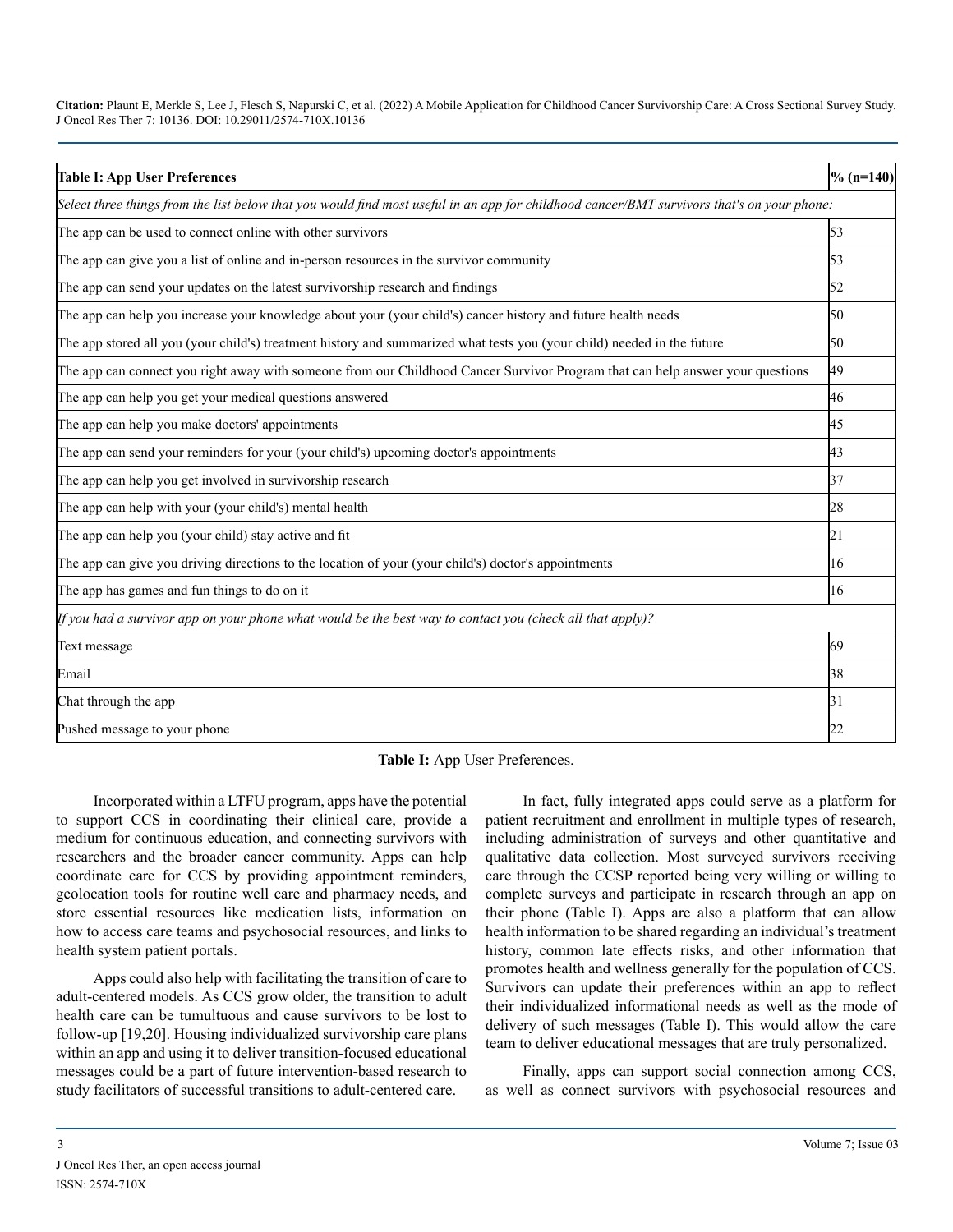relevant community updates. Social support is an unmet need of young cancer survivors, and an app can be a tool to encourage peer-to-peer connection, either directly through the app or a linked social network [21]. Sponsoring institutions and organizations will need to moderate peer-to-peer social connection that is created directly within the app to ensure the social support is appropriate and aligned with the institution's values. The app can also provide recommended online social networks outside of the institution for CCS, as not all social networks for cancer survivors are created with the specific needs of CCS in mind. These resources can be vetted and then more easily complied in one central repository of information such as an app.

#### **Conclusion**

Incorporating mobile health interventions such as app-based SCPs into the health care delivery for CCS is not only feasible, but could impact engagement, ease the transition from childhood to adult models of care, improve survivor knowledge of late effects and skill building in self-management, as well as increase access to psychosocial resources and ultimately serve as a core clinical, educational and research tool. An app would allow for personalized educational messaging and when partnered with care team personnel having expertise in care coordination, could support the continuation of longitudinal care for CCS across the life span.

Challenges will include feasibility of a survivorship app being fully integrated into the electronic health record, optimizing end-user usability (and the related impact on satisfaction and compliance), and ultimately how to measure its impact including outcomes in the areas of implementation science, healthcare utilization and finance as well as equitable access to care. Systematic app development with inspiration and lessons-learned from other industries will result in an expanding body of literature on education-focused mHealth interventions for CCS and hopefully provide the evidence to inform future clinical trials that measure app effectiveness and ensure its contribution to delivering high-value survivor-focused care across the lifespan.

#### **Author Contributions**

All authors contributed to the study concept and design. Material preparation, data collection and analysis were performed by authors KTS, JL, SF, CN and BB. The manuscript was written by EP, SM and KTS. All authors read and approved the final manuscript.

# **References**

**1.** [Keats MR, Shea K, Parker L, Stewart SA, Flanders A, et al. \(2019\)](https://pubmed.ncbi.nlm.nih.gov/29552704/) [After Childhood Cancer: a Qualitative Study of Family Physician,](https://pubmed.ncbi.nlm.nih.gov/29552704/) [Parent/Guardian, and Survivor Information Needs and Perspectives](https://pubmed.ncbi.nlm.nih.gov/29552704/)  [on Long-Term Follow-up and Survivorship Care Plans. J Canc Educ](https://pubmed.ncbi.nlm.nih.gov/29552704/)  [34: 638-646.](https://pubmed.ncbi.nlm.nih.gov/29552704/)

- **2.** [Casillas JN, Schwartz LF, Crespi CM, Ganz PA, Kahn K, et.al.](https://pubmed.ncbi.nlm.nih.gov/31350681/)  [\(2019\) The use of mobile technology and peer navigation to promote](https://pubmed.ncbi.nlm.nih.gov/31350681/)  [adolescent and young adult \(AYA\) cancer survivorship care: Results](https://pubmed.ncbi.nlm.nih.gov/31350681/) [of a randomized controlled trial. Journal of Cancer Survivorship, 13:](https://pubmed.ncbi.nlm.nih.gov/31350681/)  [580–592](https://pubmed.ncbi.nlm.nih.gov/31350681/).
- **3.** [Devine KA, Viola AS, Coups EJ, Wu YP \(2018\) Digital Health](https://ascopubs.org/doi/10.1200/CCI.17.00138) Interventions for Adolescent and Young Adult Cancer Survivors. [\[Review\]. JCO Clinical Cancer Informatics, 2.](https://ascopubs.org/doi/10.1200/CCI.17.00138)
- **4.** [Davis SW, Oakley-Girvan I \(2017\) Achieving value in mobile health](https://pubmed.ncbi.nlm.nih.gov/28342093/)  applications [for cancer survivors. Journal of Cancer Survivorship,](https://pubmed.ncbi.nlm.nih.gov/28342093/)  [11\(4\), 498–504.](https://pubmed.ncbi.nlm.nih.gov/28342093/)
- **5.** [King-Dowling S, Psihogios AM, Hill-Kayser C, Szalda D., O'hagan B.,](https://pubmed.ncbi.nlm.nih.gov/33416214/) [et.al. \(2021\) Acceptability and feasibility of survivorship care plans](https://pubmed.ncbi.nlm.nih.gov/33416214/)  [and an accompanying mobile health intervention for adolescent and](https://pubmed.ncbi.nlm.nih.gov/33416214/)  [young adult survivors of childhood cancer. Pediatric Blood & Cancer.](https://pubmed.ncbi.nlm.nih.gov/33416214/) [68\(3\):e28884.](https://pubmed.ncbi.nlm.nih.gov/33416214/)
- **6.** [Kunin-Batson A, Steele J, Mertens A, Neglia JP \(2016\) A randomized](https://pubmed.ncbi.nlm.nih.gov/26403252/)  [controlled pilot trial of a Web-based resource to improve cancer](https://pubmed.ncbi.nlm.nih.gov/26403252/)  [knowledge in adolescent and young adult survivors of childhood](https://pubmed.ncbi.nlm.nih.gov/26403252/)  [cancer. Psychooncology. Nov;25\(11\):1308-1316.](https://pubmed.ncbi.nlm.nih.gov/26403252/)
- **7.** [Blaauwbroek R, Barf HA, Groenier KH, Kremer LC, van der Meer K,](https://www.researchgate.net/publication/51833950_Family_doctor-driven_follow-up_for_adult_childhood_cancer_survivors_supported_by_a_web-based_survivor_care_plan)  [et.al. \(2012\) Family doctor-driven follow-up for adult childhood cancer](https://www.researchgate.net/publication/51833950_Family_doctor-driven_follow-up_for_adult_childhood_cancer_survivors_supported_by_a_web-based_survivor_care_plan)  [survivors supported by a web-based survivor care plan. J Cancer](https://www.researchgate.net/publication/51833950_Family_doctor-driven_follow-up_for_adult_childhood_cancer_survivors_supported_by_a_web-based_survivor_care_plan) [Surviv.6\(2\):163-171.](https://www.researchgate.net/publication/51833950_Family_doctor-driven_follow-up_for_adult_childhood_cancer_survivors_supported_by_a_web-based_survivor_care_plan)
- **8.** [Kobe CM, Turcotte, LM, & Sadak, KT \(2020\) A Narrative Literature](https://pubmed.ncbi.nlm.nih.gov/31020620/) Review [and Environmental Scan of Self-management Education](https://pubmed.ncbi.nlm.nih.gov/31020620/)  [Programs for Adolescent and Young Adult Survivors of Childhood](https://pubmed.ncbi.nlm.nih.gov/31020620/)  [Cancer. Journal of Cancer Education, 35\(4\), 731–735.](https://pubmed.ncbi.nlm.nih.gov/31020620/)
- **9.** Pham Q, Hearn J, Gao [B, Brown](https://www.researchgate.net/publication/344059744_Virtual_care_models_for_cancer_survivorship) I, Hamilton RJ, et.al. (2020) Virtual care models for cancer survivorship. [npj Digit Med. 3\(1\):1-7.](https://www.researchgate.net/publication/344059744_Virtual_care_models_for_cancer_survivorship)
- **10.** [Reeves MM, Terranova CO, Erickson JM, Job JR, Brookes DSK,](https://bmccancer.biomedcentral.com/articles/10.1186/s12885-016-2858-0)  [et.al. \(2016\) Living well after breast cancer randomized controlled trial](https://bmccancer.biomedcentral.com/articles/10.1186/s12885-016-2858-0)  [protocol: evaluating a telephone-delivered weight loss intervention](https://bmccancer.biomedcentral.com/articles/10.1186/s12885-016-2858-0)  [versus usual care in women following treatment for breast cancer.](https://bmccancer.biomedcentral.com/articles/10.1186/s12885-016-2858-0)  [BMC Cancer.16\(1\):830.](https://bmccancer.biomedcentral.com/articles/10.1186/s12885-016-2858-0)
- **11.** [Quintiliani LM, Mann DM, Puputti M, Quinn E, Bowen DJ \(2016\)](https://pubmed.ncbi.nlm.nih.gov/27761518/)  [Pilot and Feasibility Test of a Mobile Health-Supported Behavioral](https://pubmed.ncbi.nlm.nih.gov/27761518/)  [Counseling Intervention for Weight Management Among Breast](https://pubmed.ncbi.nlm.nih.gov/27761518/)  [Cancer Survivors. JMIR Cancer 2\(1\):e4](https://pubmed.ncbi.nlm.nih.gov/27761518/).
- **12.** [Ritvo P, Obadia M, Mina DS, Alibhai S, Sabiston C, et.al. \(2017\)](https://pubmed.ncbi.nlm.nih.gov/28838886/)  [Smartphone-Enabled Health Coaching Intervention \(iMOVE\) to](https://pubmed.ncbi.nlm.nih.gov/28838886/)  [Promote Long-Term Maintenance of Physical Activity in Breast Cancer](https://pubmed.ncbi.nlm.nih.gov/28838886/)  [Survivors: Protocol for a Feasibility Pilot Randomized Controlled Trial.](https://pubmed.ncbi.nlm.nih.gov/28838886/)  [JMIR Research Protocols 6\(8\):e6615.](https://pubmed.ncbi.nlm.nih.gov/28838886/)
- **13.** [Mendes-Santos C, Weiderpass E, Santana R, Andersson G \(2019\)](https://pubmed.ncbi.nlm.nih.gov/30949435/)  [A guided internet-delivered individually- tailored ACT-influenced](https://pubmed.ncbi.nlm.nih.gov/30949435/)  [cognitive behavioural intervention to improve psychosocial outcomes](https://pubmed.ncbi.nlm.nih.gov/30949435/)  [in breast cancer survivors \(iNNOVBC\): Study protocol - ScienceDirect.](https://pubmed.ncbi.nlm.nih.gov/30949435/)
- **14.** [Abrahams HJG, Gielissen MFM, Donders RRT, Goedendorp MM, van](https://pubmed.ncbi.nlm.nih.gov/28621820/)  [der Wouw AJ, et.al. \(2017\) The efficacy of Internet-based cognitive](https://pubmed.ncbi.nlm.nih.gov/28621820/)  [behavioral therapy for severely fatigued survivors of breast cancer](https://pubmed.ncbi.nlm.nih.gov/28621820/)  [compared with care as usual: A randomized controlled trial. Cancer.](https://pubmed.ncbi.nlm.nih.gov/28621820/)  [123\(19\):3825-3834](https://pubmed.ncbi.nlm.nih.gov/28621820/).
- **15.** [Kozik M, Isakadze N, Martin SS \(2021\) Mobile health in preventive](https://pubmed.ncbi.nlm.nih.gov/34224437/)  [cardiology: current status and future perspective. Curr Opin Cardiol.](https://pubmed.ncbi.nlm.nih.gov/34224437/)  [36\(5\):580-588.](https://pubmed.ncbi.nlm.nih.gov/34224437/)
- **16.** [Bloomfield RA, Polo-Wood F, Mandel JC, Mandl KD \(2017\) Opening](https://pubmed.ncbi.nlm.nih.gov/28118917/)  [the Duke electronic health record to apps: Implementing SMART on](https://pubmed.ncbi.nlm.nih.gov/28118917/)  [FHIR. International Journal of Medical Informatics. 99:1-10](https://pubmed.ncbi.nlm.nih.gov/28118917/).